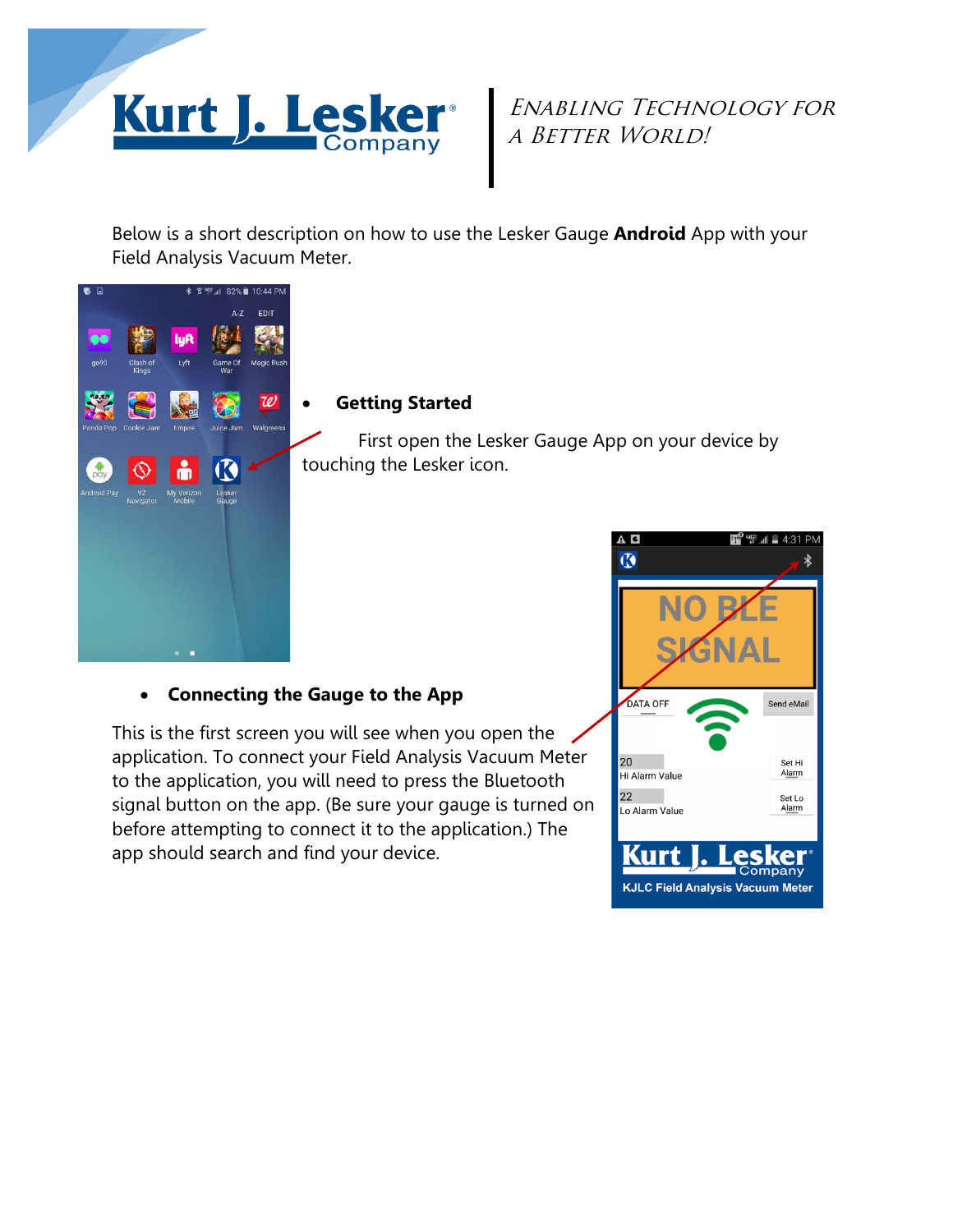

# • **Exploring the Menu Tab**

Now you should start to see a reading on your app. You may choose between microns and millitorr depending, on your preference. Press the menu tab to change.

 $\Delta$  A



**F** 4 7:30 PM

When you press the menu tab, not only do you get measurement options, you also get variable logging intervals, such as: 1 sec, 1 min, and 1 hour, as well as an option to clear all data.

| O A ©<br>$\frac{41}{3}$<br>9:04 PM<br>$\ast$<br><b>HOME</b><br>⊡<br>$\overline{10}$ |                 |   |                         |  |  |  |
|-------------------------------------------------------------------------------------|-----------------|---|-------------------------|--|--|--|
| GN                                                                                  |                 |   |                         |  |  |  |
| Send eMail<br><b>DATA OFF</b>                                                       |                 |   |                         |  |  |  |
| 234<br>Hi Alarm Value                                                               | Alarm Hi<br>Set |   |                         |  |  |  |
| 123                                                                                 | Set Lo          |   |                         |  |  |  |
|                                                                                     | $\overline{c}$  | 3 | $\overline{\mathbf{x}}$ |  |  |  |
| 4                                                                                   | 5               | 6 | Done                    |  |  |  |
| 7                                                                                   | 8               | 9 |                         |  |  |  |
|                                                                                     | Ο               |   | 겼<br>阊                  |  |  |  |

## • **Alarm Set Point**

You can set an audible alert when desired vacuum level is reached by clicking the "Set Limit" button on the app. Then, you may key in the set point as show in the picture to your left.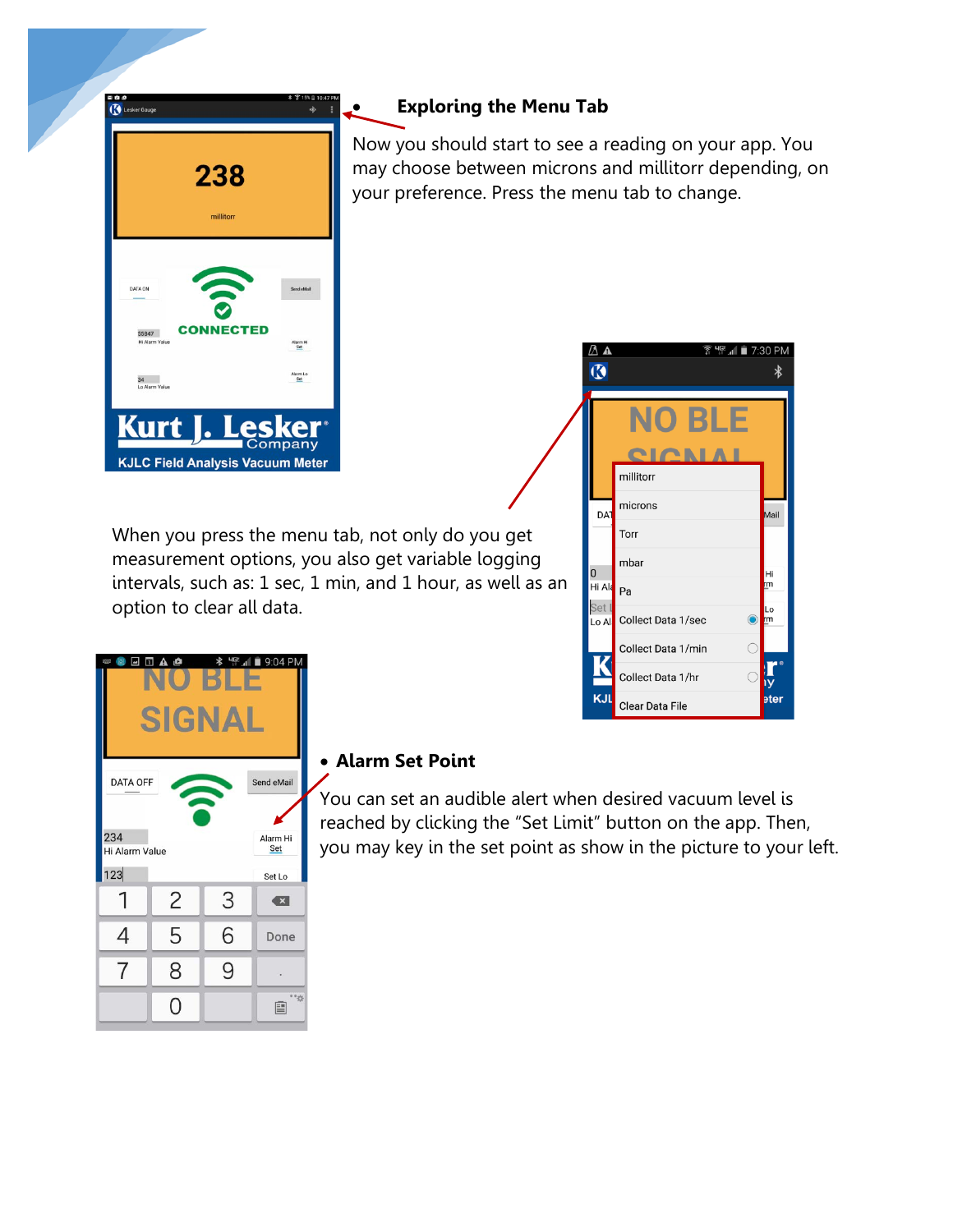

# • **Sharing the Data**

To share the data press the "Send eMail" button on the app. A list of different storage data options will appear such as: Dropbox, Google Drive, Bluetooth, and Wifi Direct. Choose your preferred sharing option.

# **For Example (Gmail)**



Lesker Gauge Data

• Add recipient information and send the data. This is a CSV file of Lesker Gauge data collected.

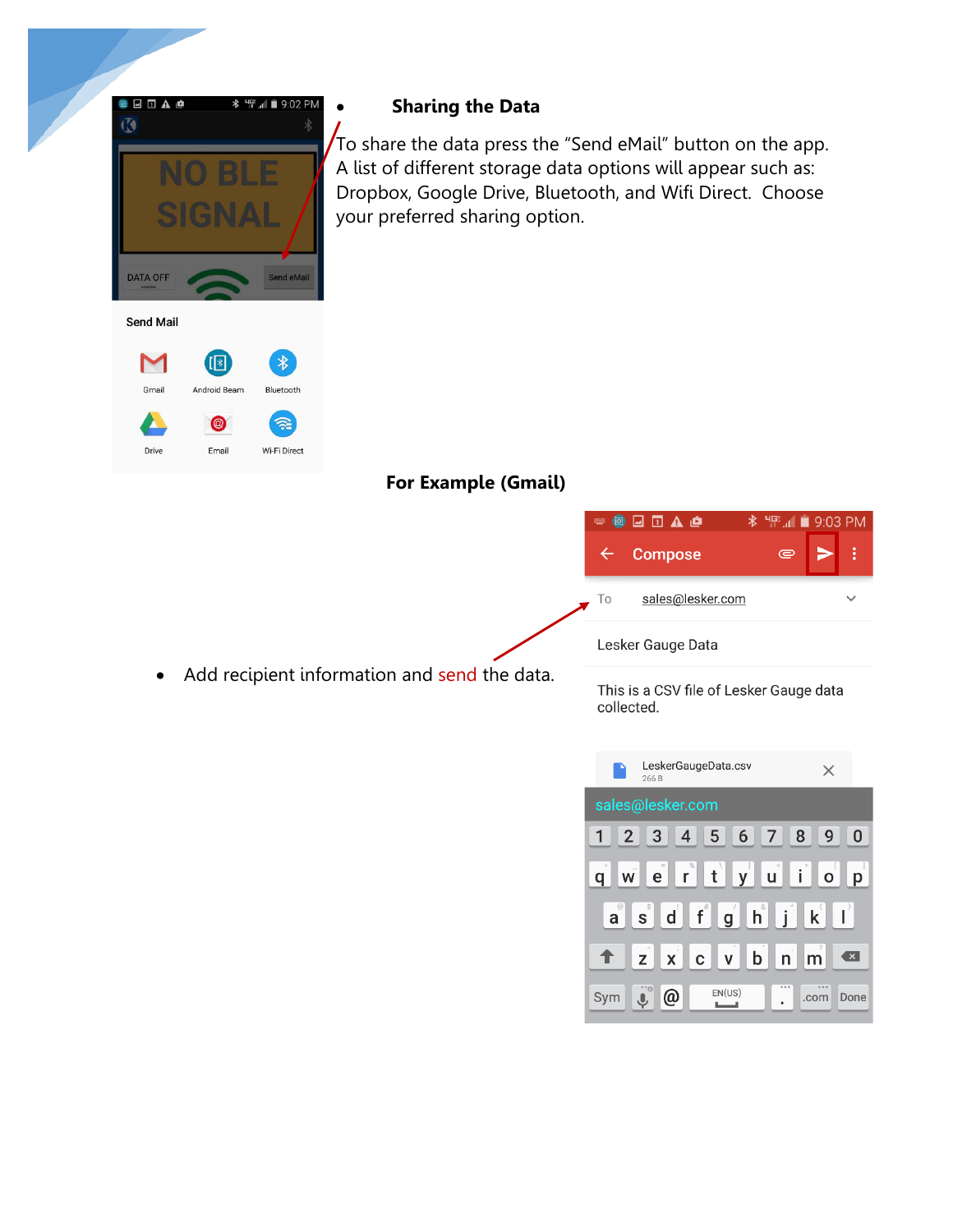

Below is a short description on how to use the Lesker Gauge **IPhone** App with your Field Analysis Vacuum Meter.



## • **Getting Started**

First open the Lesker Gauge App on your device by touching the Lesker icon.

# • **Connecting the Gauge to the App**

This is the first screen you will see when you open the application. To connect your Field Analysis Vacuum Meter to the application, you will need to press the Scan button on the app. (Be sure your gauge is turned on before attempting to connect it to the application.) The app should search and find your device.

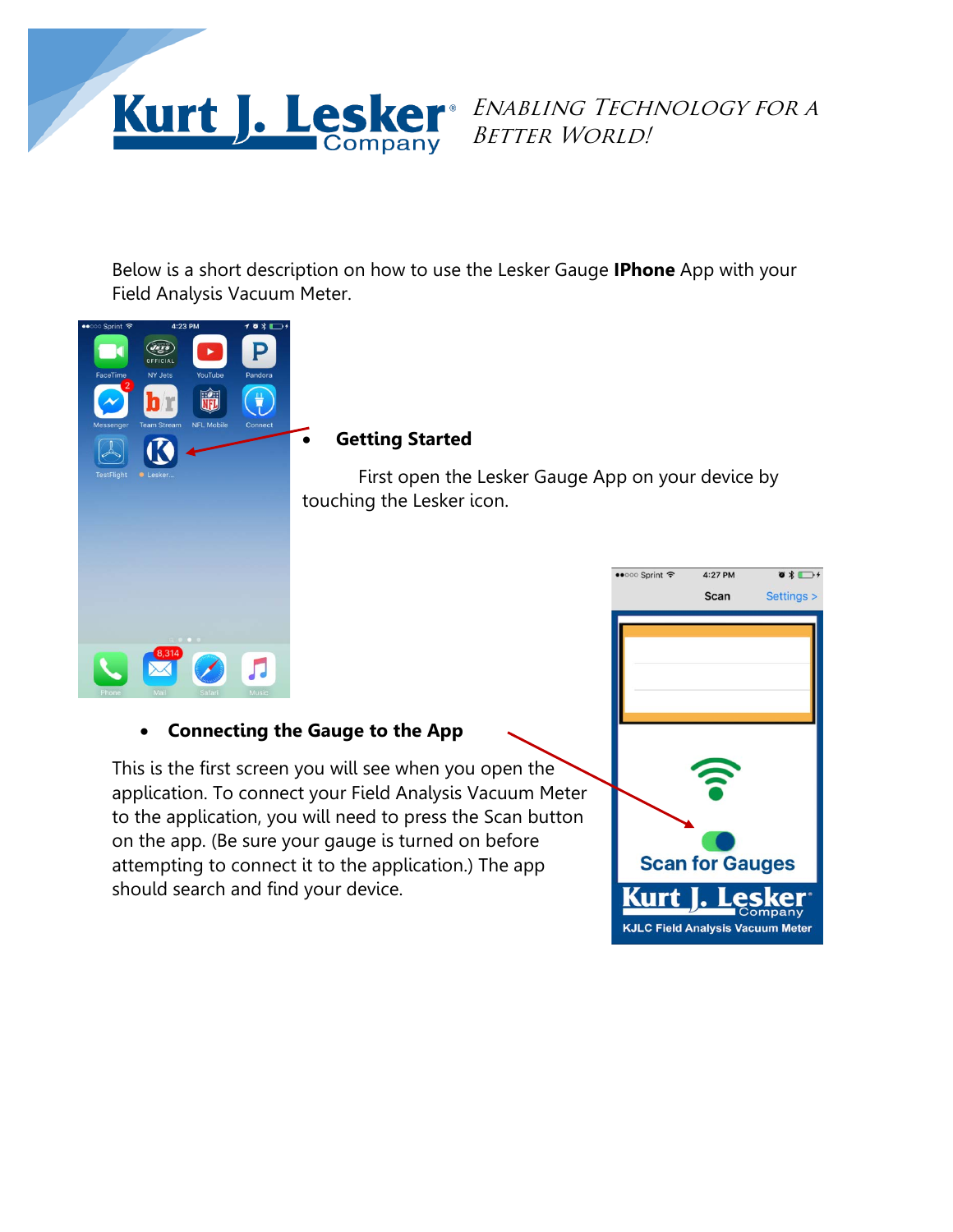

# • **Exploring the Menu Tab**

Now you should start to see a reading on your app. You may choose between microns and millitorr depending, on your preference. Press the Scan tab to change. Then you will select the Settings tab in the left corner.

When you press the settings tab, not only do you get measurement options, you also get variable logging intervals, such as: 1 sec, 1 min, and 1 hour, as well as an option to clear all data.

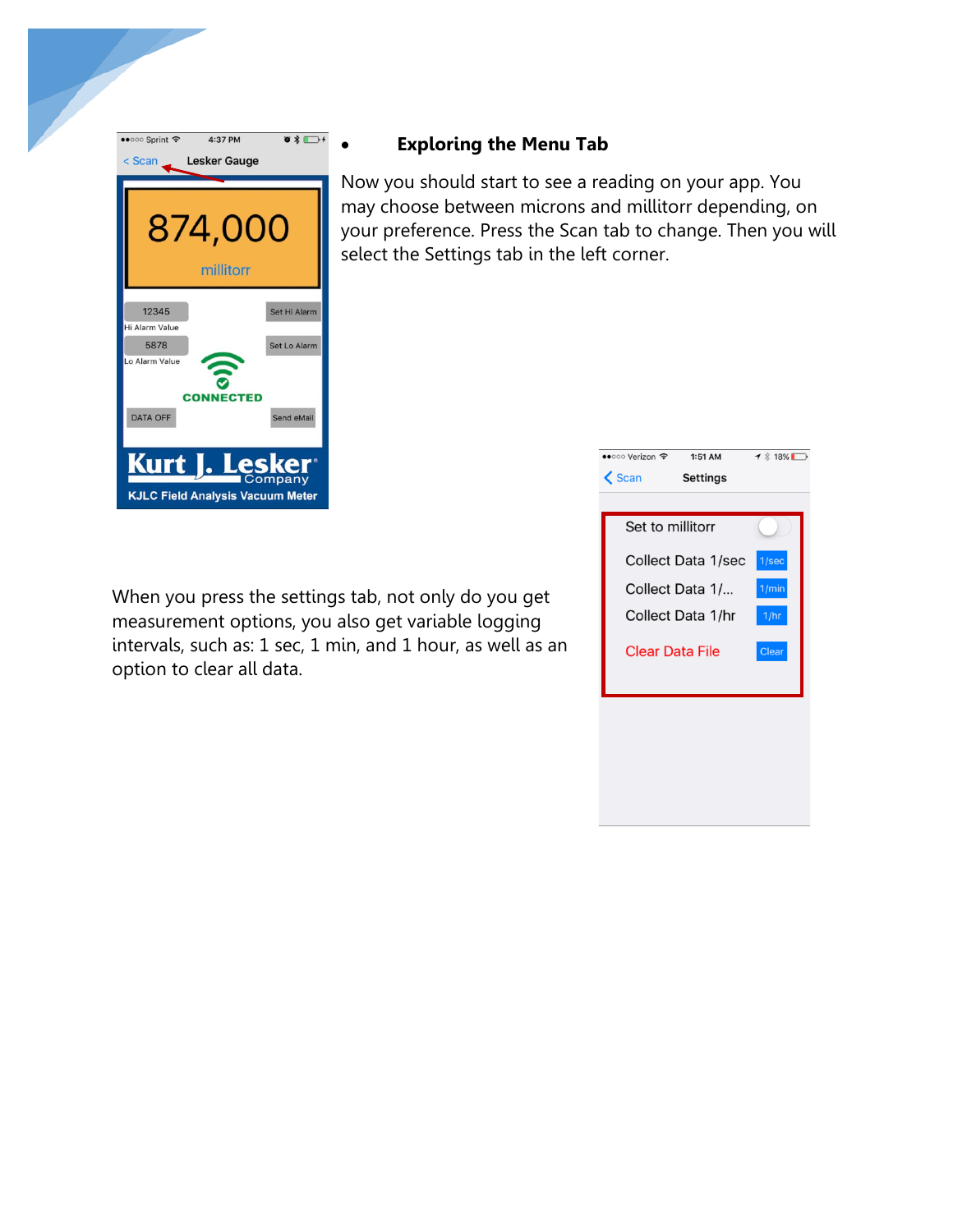

# • **Alarm Set Point**

You can set an audible alert when desired vacuum level is reached by clicking the "Set Limit" button on the app. Then, you may key in the set point as show in the picture to your left.

| $\bullet \bullet \circ \circ \circ$ Sprint $\widehat{\bullet}$ |  | 4:26 PM                    |  | ⊙ * |  |  |
|----------------------------------------------------------------|--|----------------------------|--|-----|--|--|
|                                                                |  | Cancel Lesker Gauge Data   |  | Sei |  |  |
| To:                                                            |  |                            |  |     |  |  |
| Cc/Bcc, From: ratherbefishing2004@icl                          |  |                            |  |     |  |  |
|                                                                |  | Subject: Lesker Gauge Data |  |     |  |  |

This is a CSV file of LeskerGauge data collected.



Sent from my iPhone

## • **Sharing the Data**

To share the data press the "Send eMail" button on the app. A list of different storage data options will appear such as: Dropbox, Google Drive, Bluetooth, and Wifi Direct. Choose your preferred sharing option. Add recipient information and send the data.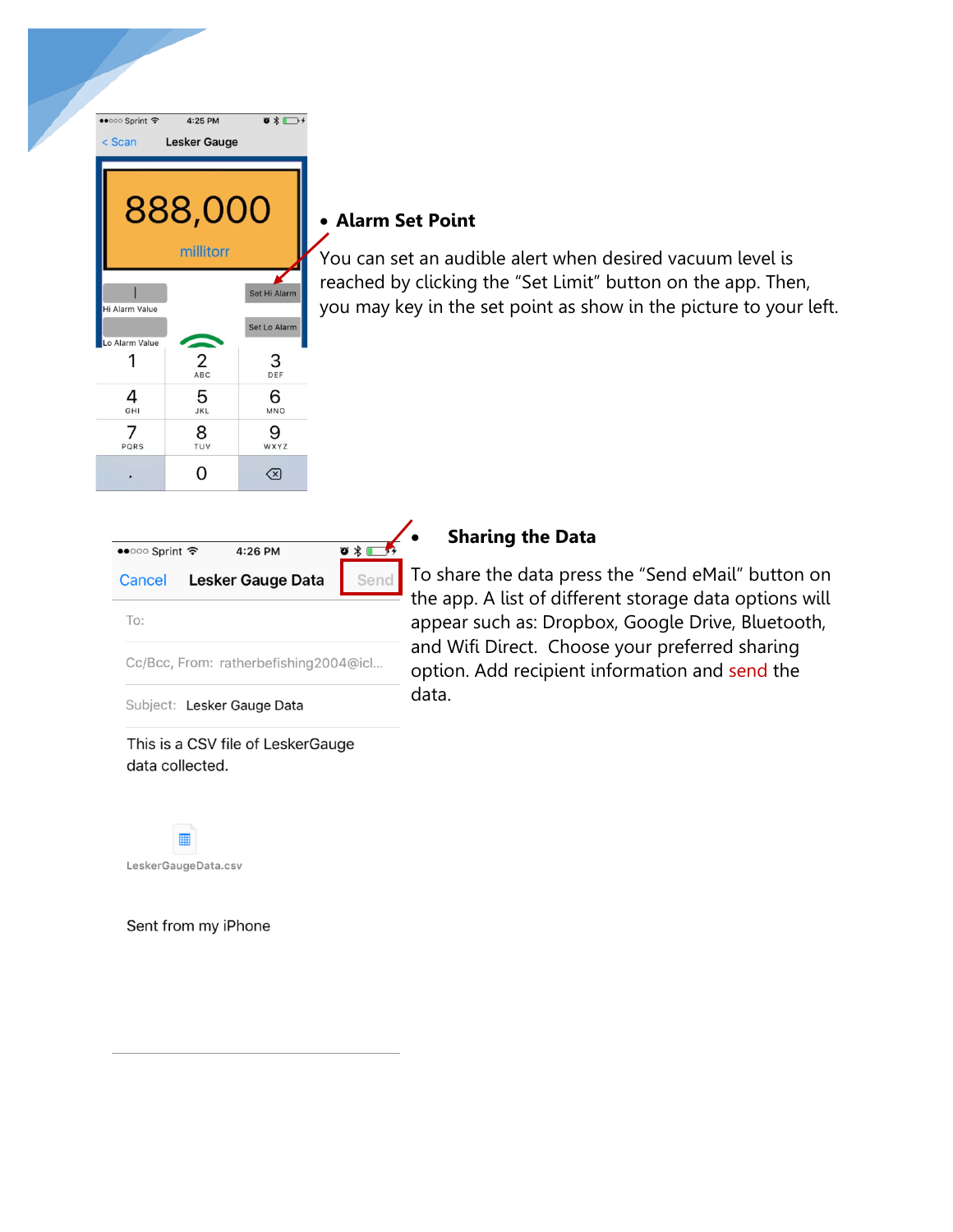## **Best Practices:**

- Choose a data interval that makes sense with what you are trying to accomplish. For example, if you need to take 24 hours' worth of pump down data, taking data every second might be too verbose. Data every hour may make the data set more useful.
- Make sure you have enough battery power for your logging interval. If your logging interval exceeds 30 hours, it is recommended that you plug the Bullseye in through a standard 1 Amp [micro-B](https://en.wikipedia.org/wiki/USB) USB adapter.
- The data will always append to the existing file. If there is a particular set of data that is important, clear the existing data when you start a new run.
- Different tablets and mobile devices have different ways they handle power saving and sleep mode. While not always required, it is best to have the phone with the App displayed to get consistent logging and readings.

# **Troubleshooting:**

- **Q.** What if the App can't connect?
- A. Shut down the App and restart. If that doesn't work, restart the tablet
- **Q.** What if I seem to be missing data?

A. Verify that your tablet or mobile device does not power off or got to sleep during the logging interval.

- **Q.** What if I can't find the email containing the data collected?
- A. Check your spam folder.

## **Bug for Android:**

If you background the gauge App, then maximize the gauge App twice, the numbers from the high and low alarm settings disappear, also causing the alarm feature to disable. To fix, press the Bluetooth icon, or restart the App. This bug does not impact any other features.